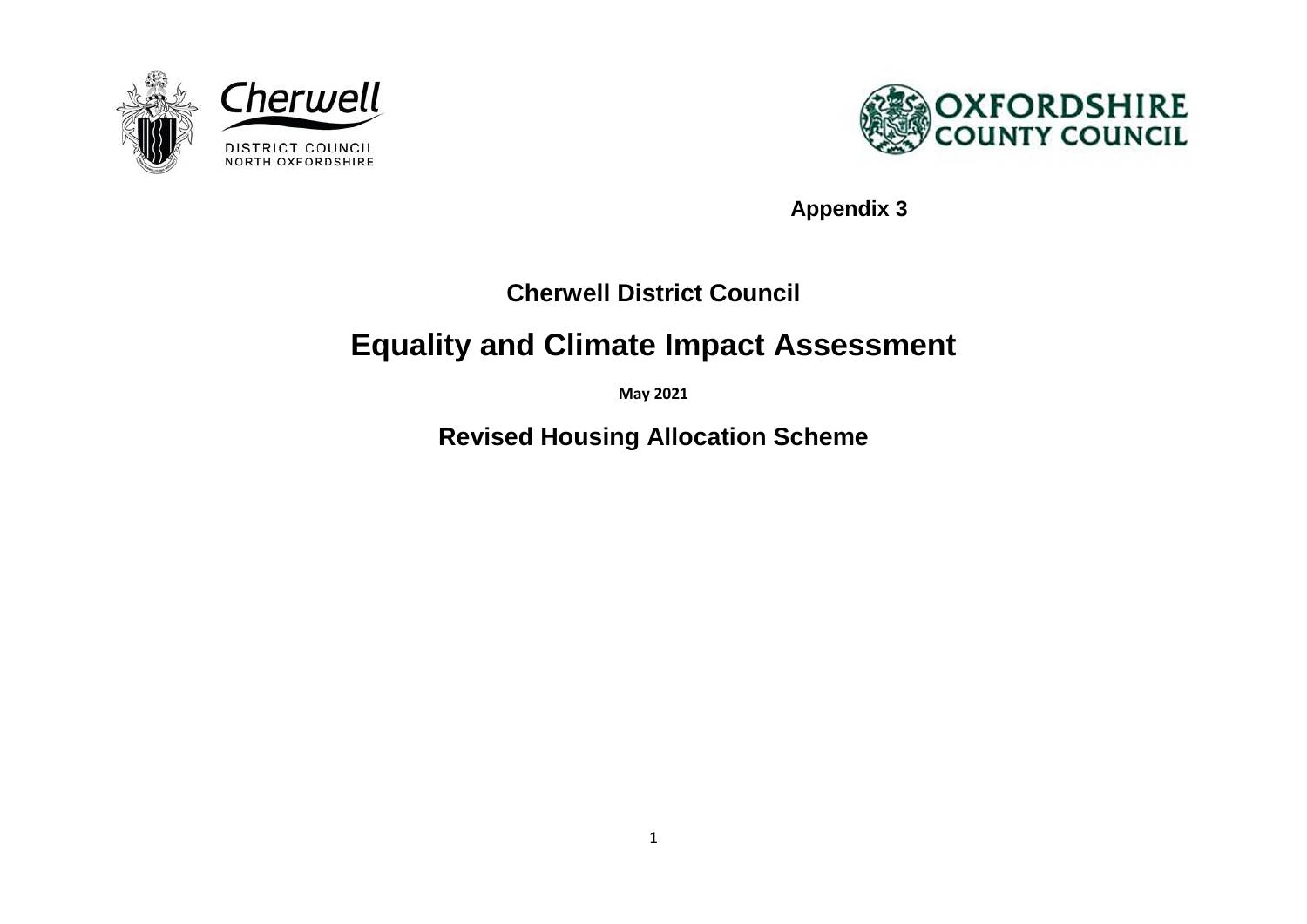#### Contents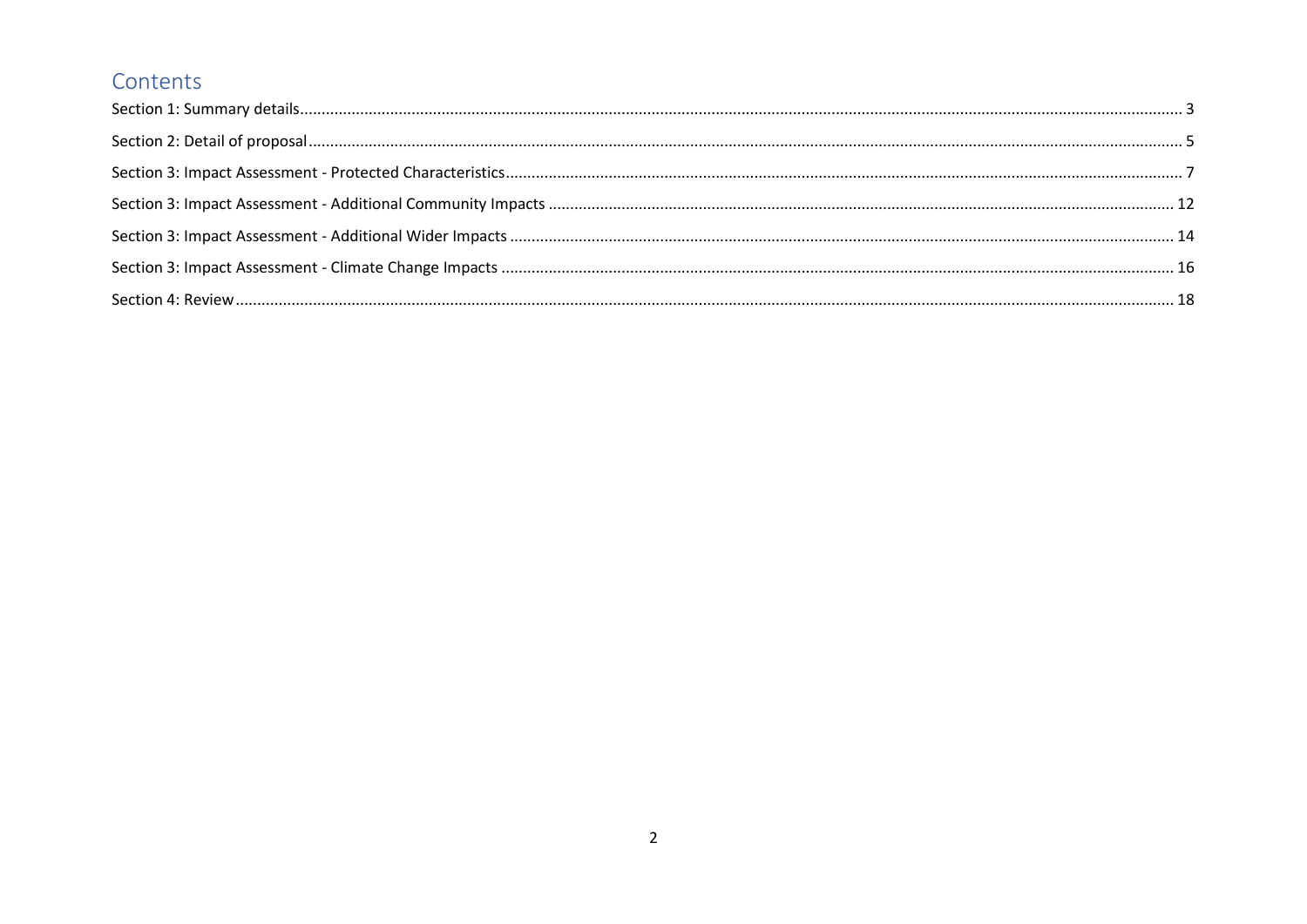# <span id="page-2-0"></span>**Section 1: Summary details**

| <b>Directorate and Service Area</b>                         | Housing Services - Cherwell District Council                                                                                                                                                     |
|-------------------------------------------------------------|--------------------------------------------------------------------------------------------------------------------------------------------------------------------------------------------------|
|                                                             | Directorate: Adults and Housing Services                                                                                                                                                         |
| What is being assessed (e.g.                                | Cherwell District Council Housing Allocation Scheme (2021)                                                                                                                                       |
| name of policy, procedure, project,                         |                                                                                                                                                                                                  |
| service or proposed service                                 |                                                                                                                                                                                                  |
| change).                                                    |                                                                                                                                                                                                  |
| Is this a new or existing                                   | New (replacing the existing Housing Allocation Scheme)                                                                                                                                           |
| function or policy?                                         |                                                                                                                                                                                                  |
| <b>Summary of assessment</b>                                | The Housing Allocation Scheme sets out how the council processes and prioritises applications for social                                                                                         |
|                                                             | housing. It sets out the criteria for determining whether a household is eligible for social housing and what level                                                                              |
| Briefly summarise the policy or<br>proposed service change. | of priority the household will be given based on housing need.                                                                                                                                   |
| Summarise possible impacts. Does                            | The allocation of social rented housing is the responsibility of the District Council as the housing authority.                                                                                  |
| the proposal bias, discriminate or                          | Applications for other affordable housing options (e.g. shared ownership) go through the help to buy agent, not                                                                                  |
| unfairly disadvantage individuals or                        | the local authority.                                                                                                                                                                             |
| groups within the community?                                | Revisions are proposed to the Housing Allocation Scheme in order to take account of updated statutory                                                                                            |
| (following completion of the                                | guidance, regulatory changes and evolving local housing needs in the District.                                                                                                                   |
| assessment).                                                |                                                                                                                                                                                                  |
|                                                             | The proposed revisions have both direct and indirect impacts on groups within the community but the proposals<br>do not bias, discriminate or unfairly disadvantage these groups or individuals. |
|                                                             |                                                                                                                                                                                                  |
|                                                             | The proposed revisions will have several positive impacts on those individuals or groups that are directly                                                                                       |
|                                                             | affected as set out in this impact assessment. However, due to the finite number of homes available to be                                                                                        |
|                                                             | allocated, each individual or group that may have an increased chance of securing housing through the                                                                                            |
|                                                             | housing register will have a knock-on effect for others.                                                                                                                                         |
| <b>Completed By</b>                                         | Paul France, Senior Housing Officer                                                                                                                                                              |
|                                                             |                                                                                                                                                                                                  |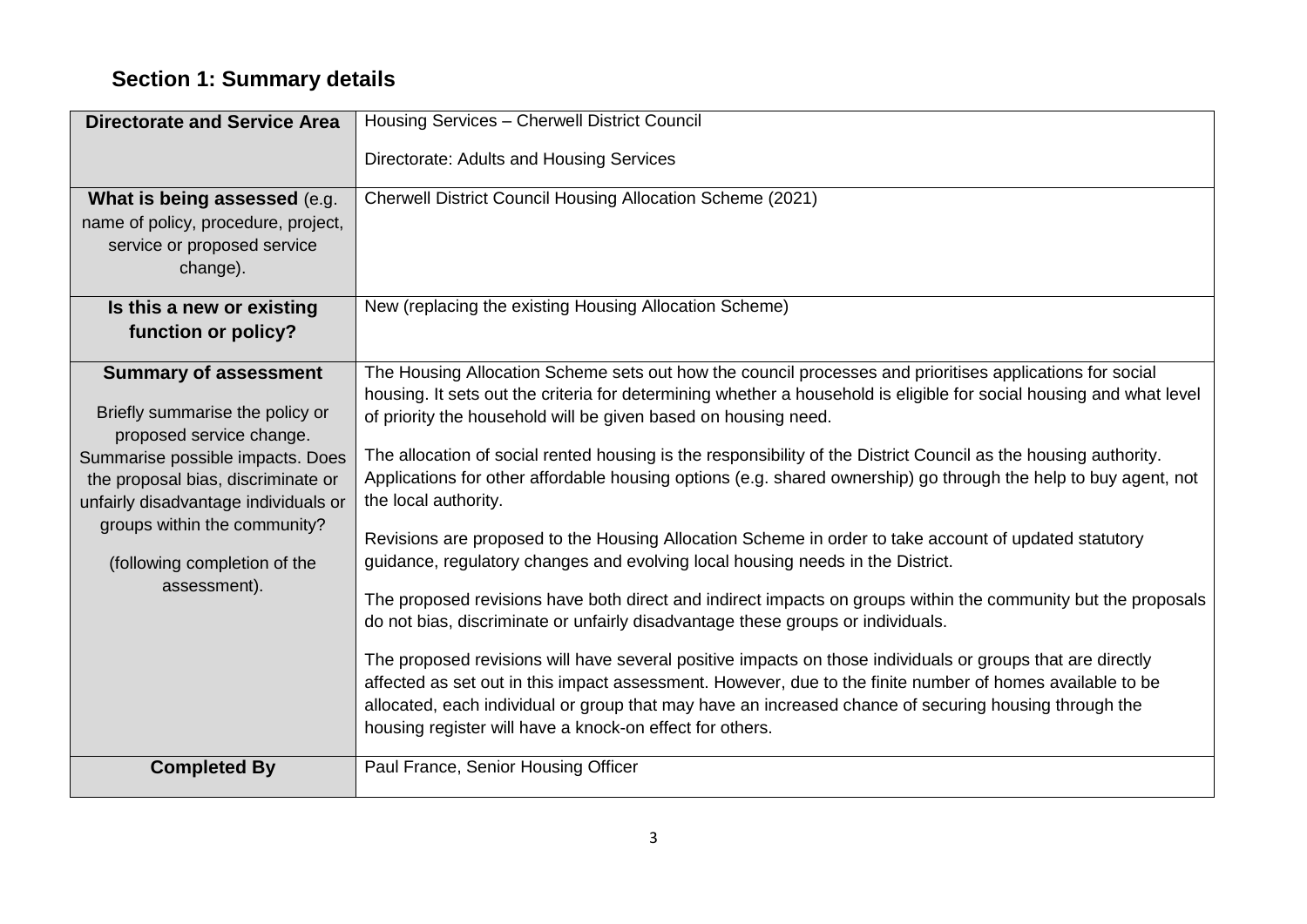<span id="page-3-0"></span>

| <b>Authorised By</b>      | Vicki Jessop (Interim Assistant Director Housing and Social Care Commissioning) |
|---------------------------|---------------------------------------------------------------------------------|
| <b>Date of Assessment</b> | Updated 23/08/2021                                                              |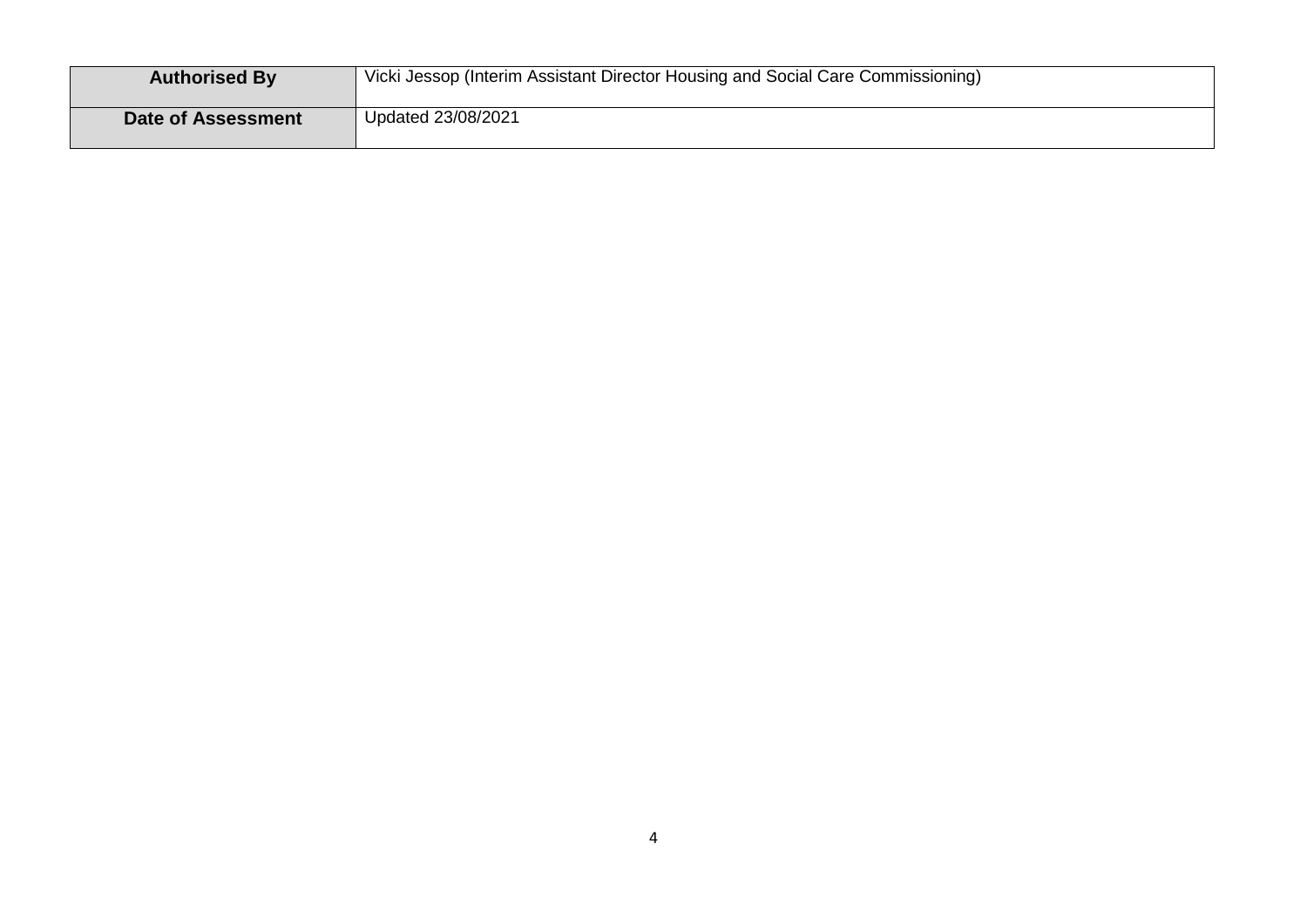# **Section 2: Detail of proposal**

| <b>Context / Background</b><br>Briefly summarise the background to<br>the policy or proposed service<br>change, including reasons for any<br>changes from previous versions.                                                                                                                            | CDC's Housing Allocation Scheme was last amended in November 2018 with the changes being approved by<br>the Executive. It is important to review the Scheme regularly in order to make sure that it aligns with current<br>housing needs in the District and that the council can respond to changing patterns of need.<br>A feasibility study conducted by Crisis in Oxfordshire and published in November 2020 recommended that<br>Oxfordshire councils review their allocation schemes in order to improve access to social housing for single<br>homeless people including rough sleepers. Data reviewed by Crisis showed that on average only 13% of<br>people in the Adult Homeless Pathway move on from their supported accommodation in any given year.<br>People in the pathway with a connection to Cherwell should be able to join the housing register and receive a<br>band 2 priority as per other homeless households. However, people can be excluded from the register as a<br>result of past rent arrears or anti-social behaviour. We therefore intend to relax these barriers and will need to<br>work with registered providers of social housing to avoid nominations being rejected. This will involve putting<br>in place tenancy sustainment support so that individuals are 'tenancy supported' rather than having to be<br>'tenancy ready' before being offered a home. This is essential to moving towards a housing-led approach to<br>preventing and resolving homelessness. |
|---------------------------------------------------------------------------------------------------------------------------------------------------------------------------------------------------------------------------------------------------------------------------------------------------------|------------------------------------------------------------------------------------------------------------------------------------------------------------------------------------------------------------------------------------------------------------------------------------------------------------------------------------------------------------------------------------------------------------------------------------------------------------------------------------------------------------------------------------------------------------------------------------------------------------------------------------------------------------------------------------------------------------------------------------------------------------------------------------------------------------------------------------------------------------------------------------------------------------------------------------------------------------------------------------------------------------------------------------------------------------------------------------------------------------------------------------------------------------------------------------------------------------------------------------------------------------------------------------------------------------------------------------------------------------------------------------------------------------------------------------------------------------------------------------------------------------|
| <b>Proposals</b><br>Explain the detail of the proposals,<br>including why this has been decided<br>as the best course of action.                                                                                                                                                                        | A summary table outlining the proposed changes to the Housing Allocation Scheme and the rationale for<br>those changes is contained in Appendix 1.                                                                                                                                                                                                                                                                                                                                                                                                                                                                                                                                                                                                                                                                                                                                                                                                                                                                                                                                                                                                                                                                                                                                                                                                                                                                                                                                                         |
| <b>Evidence / Intelligence</b><br>List and explain any data, consultation<br>outcomes, research findings,<br>feedback from service users and<br>stakeholders etc, that supports your<br>proposals and can help to inform the<br>judgements you make about potential<br>impact on different individuals, | A 4-week public consultation was carried out during June/July 2021 to gather feedback on the proposed<br>revised Housing Allocation Scheme. This process was supported by the corporate Consultation Team.<br>In order to help ensure the consultation was appropriately worded and relevant to respondents, two separate<br>surveys were carried out; one for completion by members of the general public and another for housing<br>organisations including registered providers of social housing.<br>16 responses were received from housing organisations and housing providers with the vast majority of<br>feedback on the proposed changes being positive. This includes feedback from homelessness organisations                                                                                                                                                                                                                                                                                                                                                                                                                                                                                                                                                                                                                                                                                                                                                                                  |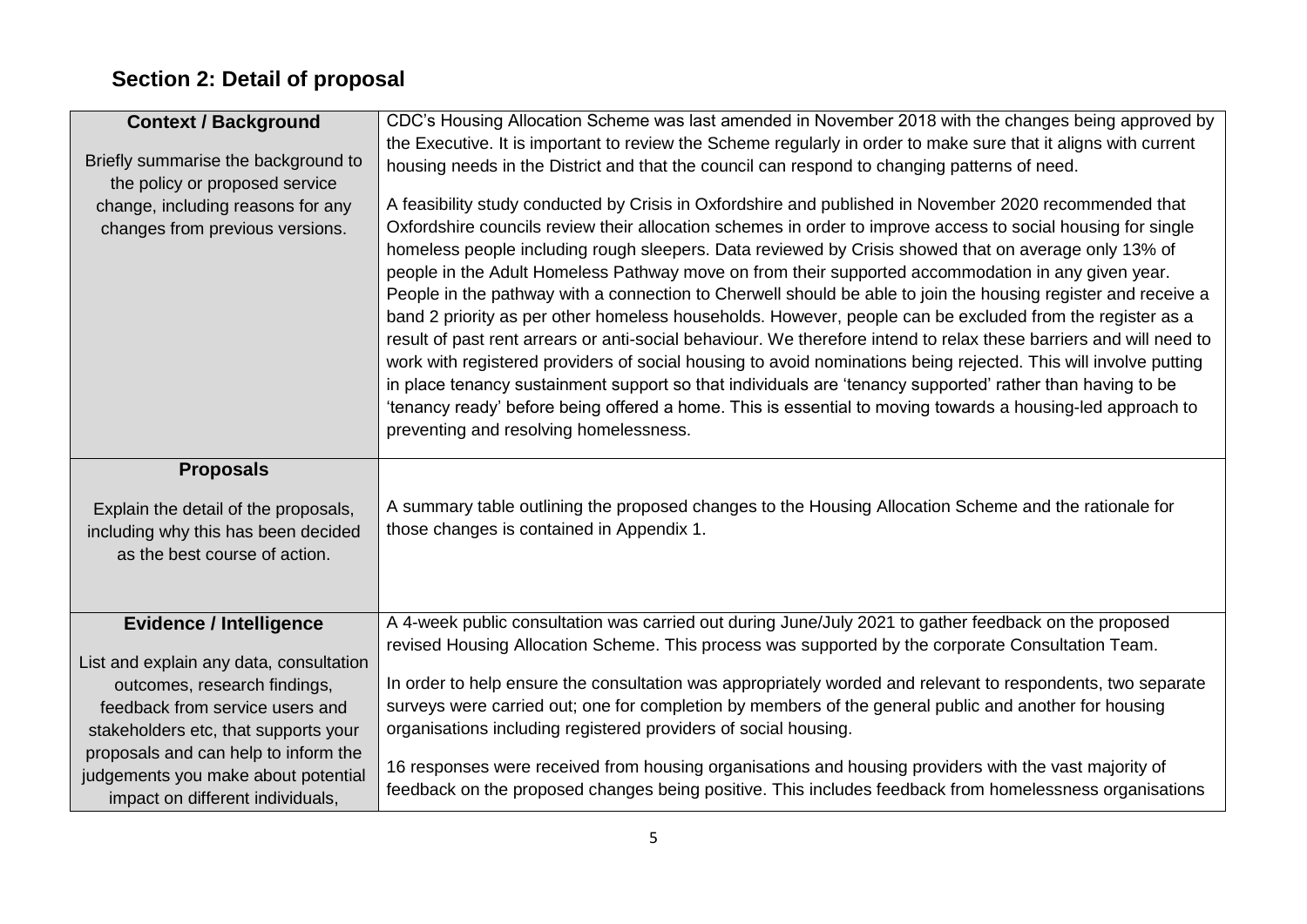| communities or groups and our ability<br>to deliver our climate commitments.                                                                                                                                                                                                        | such as Crisis who were positive about the proposed changes likely positive effects on individuals that have<br>experienced homelessness.<br>46 responses were received from members of the general public. Responses were also mostly in support of<br>the proposed changes although some responses were more neutral.                   |
|-------------------------------------------------------------------------------------------------------------------------------------------------------------------------------------------------------------------------------------------------------------------------------------|-------------------------------------------------------------------------------------------------------------------------------------------------------------------------------------------------------------------------------------------------------------------------------------------------------------------------------------------|
| Alternatives considered /<br>rejected<br>Summarise any other approaches that<br>have been considered in developing<br>the policy or proposed service<br>change, and the reasons why these<br>were not adopted. This could include<br>reasons why doing nothing is not an<br>option. | The following alternative options have been identified and rejected for the reasons as set out below.<br>Option 1: Do nothing. Rejected on the basis that the current scheme does need to change in response to<br>customer and staff feedback, developments in statutory guidance and to support the shift to a housing led<br>approach. |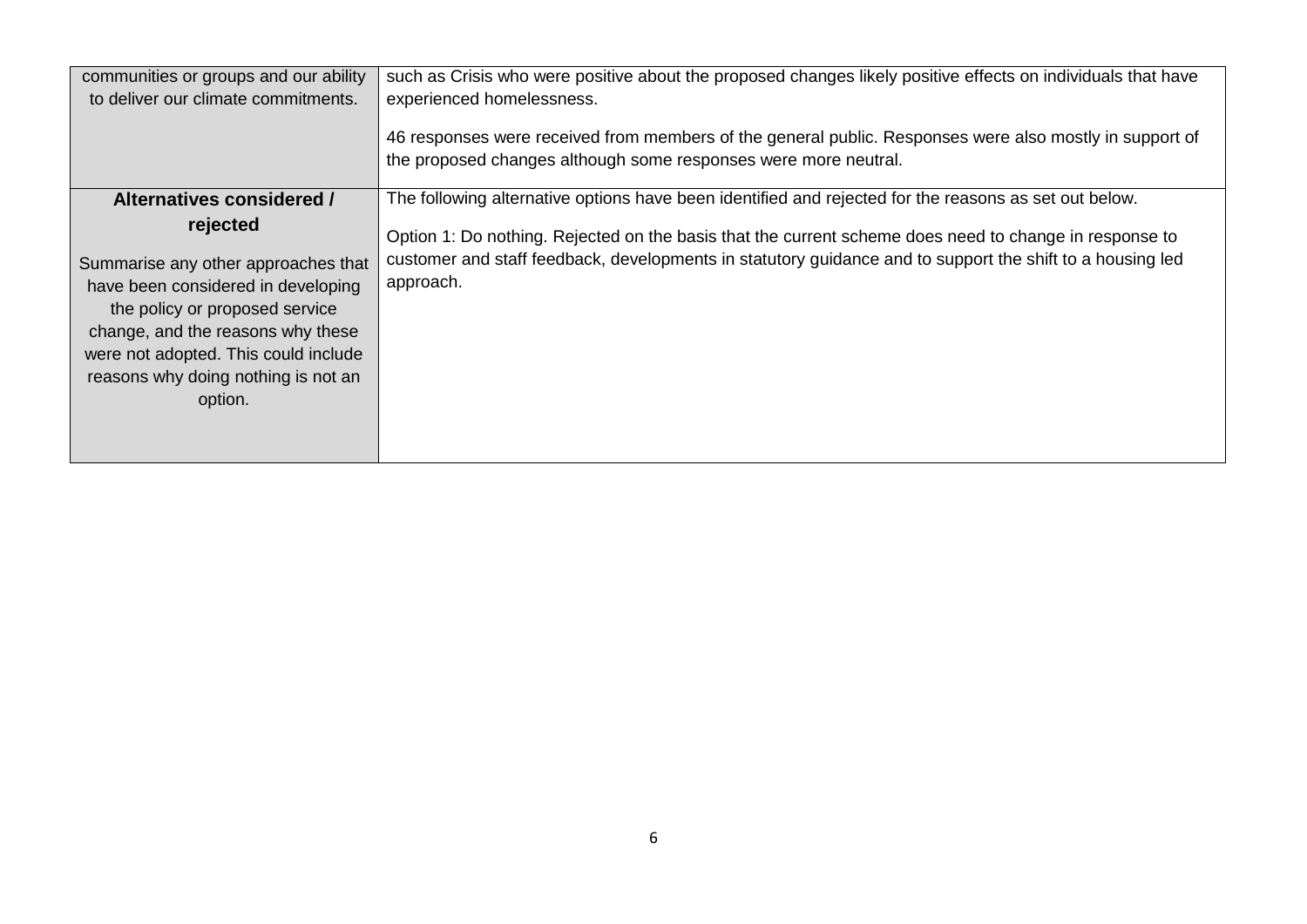# <span id="page-6-0"></span>**Section 3: Impact Assessment - Protected Characteristics**

| <b>Protected</b><br><b>Characteristic</b> | <b>No</b><br>Impact | Positive | <b>Negative</b> | <b>Description of Impact</b>                                                                                                                                                                                                                                                                                                 | Any actions or<br>mitigation to reduce<br>negative impacts | <b>Action</b><br>owner* (*Job<br>Title,<br>Organisation) | <b>Timescale</b><br>and<br>monitoring<br>arrangements |
|-------------------------------------------|---------------------|----------|-----------------|------------------------------------------------------------------------------------------------------------------------------------------------------------------------------------------------------------------------------------------------------------------------------------------------------------------------------|------------------------------------------------------------|----------------------------------------------------------|-------------------------------------------------------|
| Age                                       | $\boxtimes$         |          | $\Box$          | The changes to the qualification<br>criteria in relation to financial<br>resources (section 3.6.2.5) mean<br>that under-occupiers of social<br>housing (often older households)<br>will be qualify to downsize,<br>whether or not they have<br>sufficient financial resources to<br>obtain housing in the private<br>sector. |                                                            | <b>CDC Housing</b><br>Options and<br>Allocations<br>Team | Annual<br>monitoring                                  |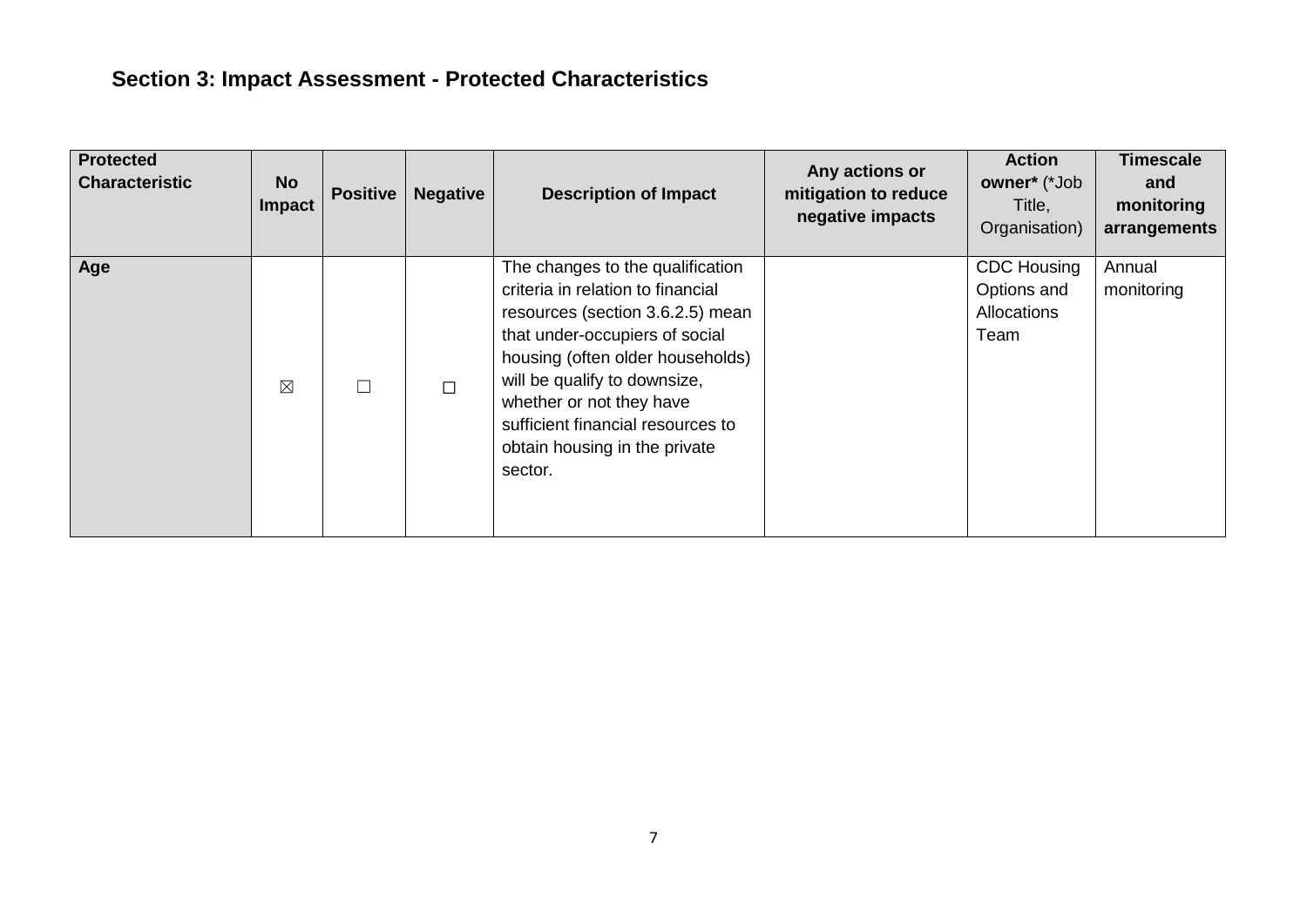| <b>Disability</b>                          | $\Box$      | $\boxtimes$ | $\Box$ | The changes to the qualification<br>criteria in relation to financial<br>resources (section 3.6.2.5) make<br>clear that special consideration<br>can be given where appropriate<br>to those applicants that require<br>larger accommodation or more<br>specialist accommodation, such<br>as disabled adapted<br>accommodation, which may be<br>more difficult to secure in the<br>private sector.<br>A Band 3 reason has been<br>introduced under the Mental<br>Health section so that applicants<br>receiving short-term, time-limited<br>secondary care intervention may<br>have a Band 3 applied in cases<br>where housing is the cause or a<br>significant aggravating factor in<br>the mental health issue. |     | <b>CDC Housing</b><br>Options and<br>Allocations<br>Team |     |
|--------------------------------------------|-------------|-------------|--------|------------------------------------------------------------------------------------------------------------------------------------------------------------------------------------------------------------------------------------------------------------------------------------------------------------------------------------------------------------------------------------------------------------------------------------------------------------------------------------------------------------------------------------------------------------------------------------------------------------------------------------------------------------------------------------------------------------------|-----|----------------------------------------------------------|-----|
| <b>Gender</b><br>Reassignment              | $\boxtimes$ | $\Box$      | $\Box$ | N/A                                                                                                                                                                                                                                                                                                                                                                                                                                                                                                                                                                                                                                                                                                              | N/A | N/A                                                      | N/A |
| <b>Marriage &amp; Civil</b><br>Partnership | $\boxtimes$ | $\Box$      | $\Box$ | N/A                                                                                                                                                                                                                                                                                                                                                                                                                                                                                                                                                                                                                                                                                                              | N/A | N/A                                                      | N/A |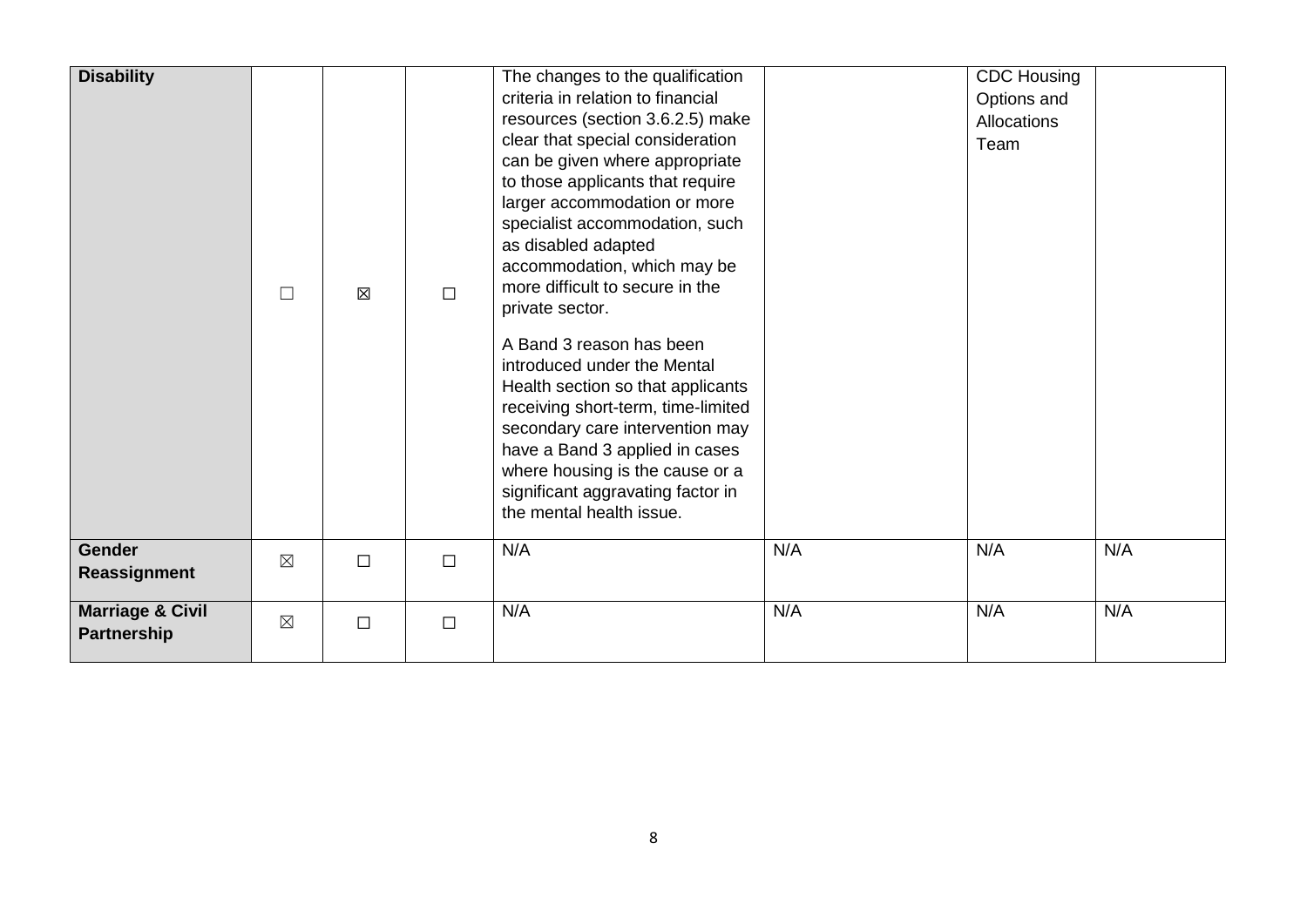| <b>Pregnancy &amp;</b> |   |   |        | The proposed changes include        | <b>CDC Housing</b> | Annual     |
|------------------------|---|---|--------|-------------------------------------|--------------------|------------|
| <b>Maternity</b>       |   |   |        | the introduction of a space         | Options and        | monitoring |
|                        |   |   |        | standard that determines            | <b>Allocations</b> |            |
|                        |   |   |        | adequacy of bedroom sizes. This     | Team               |            |
|                        |   |   |        | is in addition to the existing      |                    |            |
|                        |   |   |        | bedroom standard that               |                    |            |
|                        |   |   |        | determines the number of            |                    |            |
|                        |   |   |        | bedrooms a household requires.      |                    |            |
|                        |   |   |        |                                     |                    |            |
|                        |   |   |        | This means that households          |                    |            |
|                        |   |   |        | expecting a further baby may be     |                    |            |
|                        | П | 区 | $\Box$ | given additional priority if the    |                    |            |
|                        |   |   |        | baby will need to share a           |                    |            |
|                        |   |   |        | bedroom with another child and      |                    |            |
|                        |   |   |        | that bedroom is determined to be    |                    |            |
|                        |   |   |        | too small.                          |                    |            |
|                        |   |   |        |                                     |                    |            |
|                        |   |   |        | A Band 1 reason is proposed to      |                    |            |
|                        |   |   |        | be introduced for families that are |                    |            |
|                        |   |   |        | approved to foster or adopt but     |                    |            |
|                        |   |   |        | do not have sufficient bedrooms     |                    |            |
|                        |   |   |        | to commence or continue with        |                    |            |
|                        |   |   |        | the arrangement.                    |                    |            |
|                        |   |   |        |                                     |                    |            |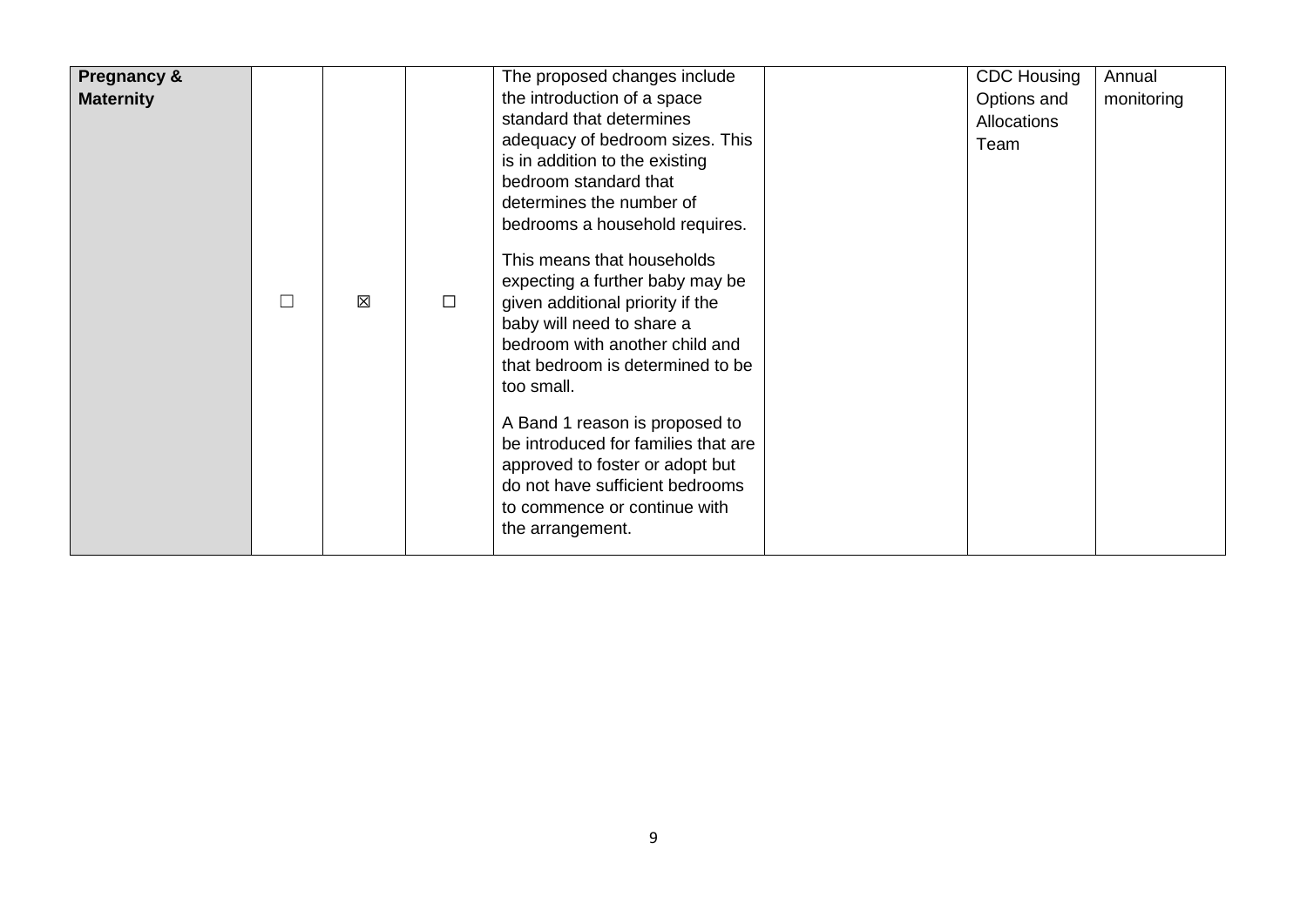| Race       |             | $\boxtimes$ | $\boxtimes$ | The data on ethnicity of those on<br>the housing register appears to<br>show that the proportion of white<br>applicants is lower that the<br>proportion of the Cherwell and<br>Oxfordshire population. The<br>proportion of<br>Black/African/Caribbean/Black<br>British also appears to be higher.<br>This is when compared to 2011<br>Census data.<br>Any changes to the housing<br>allocation scheme may therefore<br>affect those in ethnic minority<br>groups, both positively and<br>negatively, more so than a<br>change affecting the whole of the<br>population of Cherwell or<br>Oxfordshire. | Annual monitoring and<br>comparisons of housing<br>register ethnicity data to<br>monitor impacts | <b>CDC Housing</b><br>Options and<br>Allocations<br>Team | Annual<br>monitoring |
|------------|-------------|-------------|-------------|--------------------------------------------------------------------------------------------------------------------------------------------------------------------------------------------------------------------------------------------------------------------------------------------------------------------------------------------------------------------------------------------------------------------------------------------------------------------------------------------------------------------------------------------------------------------------------------------------------|--------------------------------------------------------------------------------------------------|----------------------------------------------------------|----------------------|
| <b>Sex</b> | $\boxtimes$ |             | $\Box$      |                                                                                                                                                                                                                                                                                                                                                                                                                                                                                                                                                                                                        | N/A                                                                                              | N/A                                                      | N/A                  |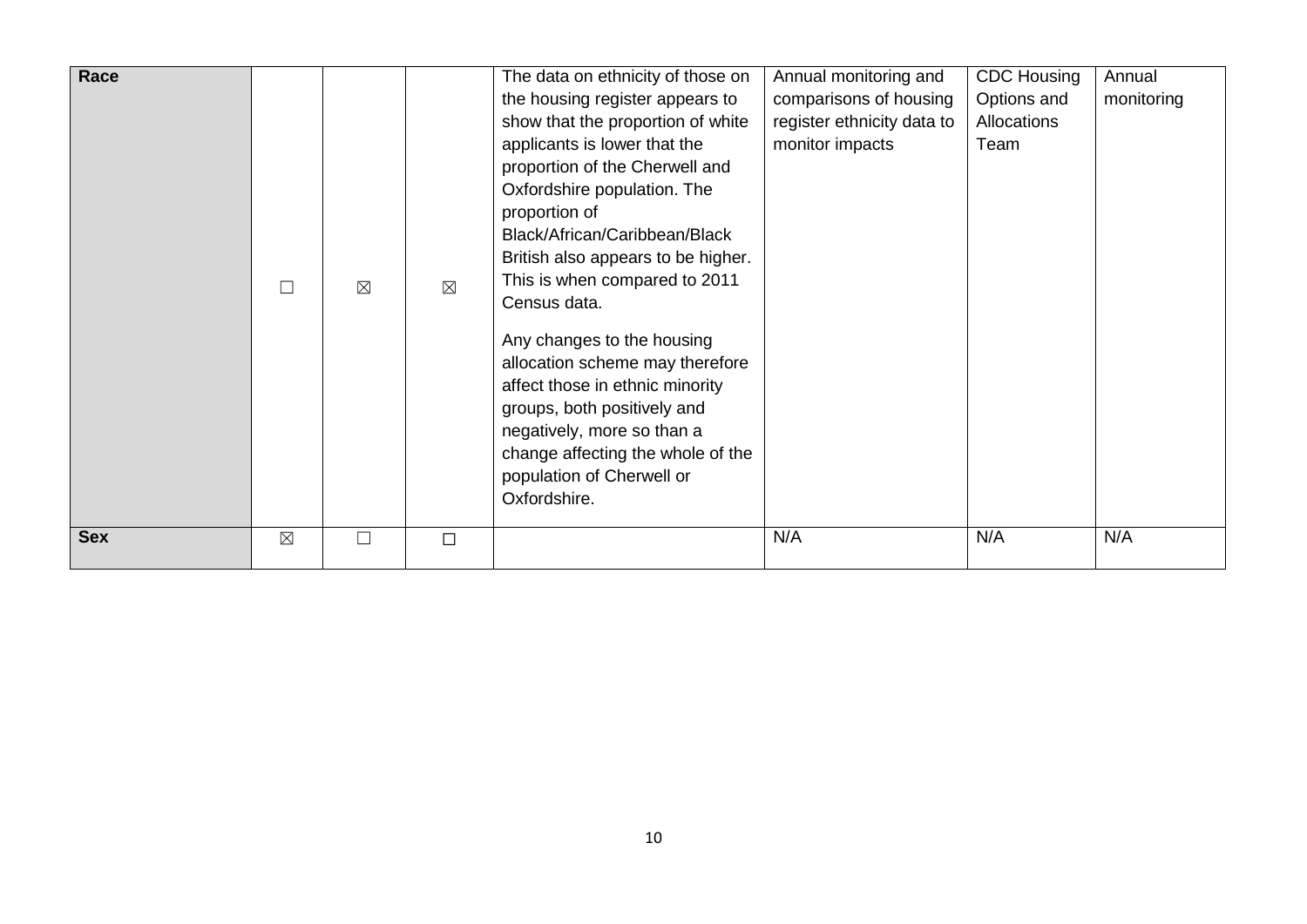<span id="page-10-0"></span>

| <b>Sexual Orientation</b> |             | $\boxtimes$ | $\Box$ | Research by the Albert Kennedy<br>Trust has found that LGBT young<br>people are more likely to find<br>themselves homeless than their<br>non-LGBT peers, comprising up<br>to 24% of the youth homeless<br>population. There should<br>therefore be some positive<br>impacts on the LGBT community<br>by the increased priority given to<br>homeless households. | N/A | <b>CDC Housing</b><br>Options and<br><b>Allocations</b><br>Team | Annual<br>monitoring |
|---------------------------|-------------|-------------|--------|-----------------------------------------------------------------------------------------------------------------------------------------------------------------------------------------------------------------------------------------------------------------------------------------------------------------------------------------------------------------|-----|-----------------------------------------------------------------|----------------------|
| <b>Religion or Belief</b> | $\boxtimes$ |             | П      | N/A                                                                                                                                                                                                                                                                                                                                                             | N/A | N/A                                                             | N/A                  |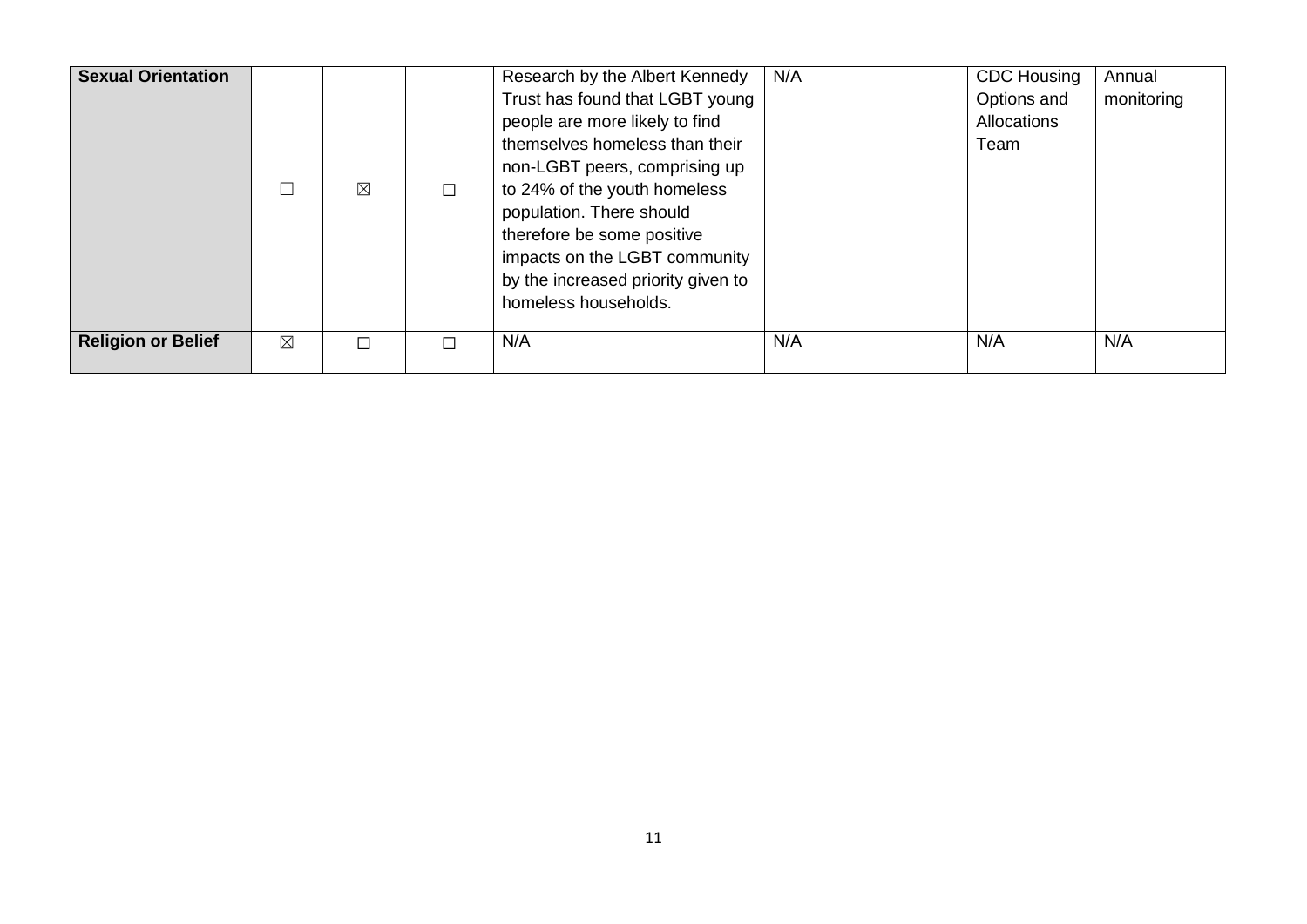# **Section 3: Impact Assessment - Additional Community Impacts**

| <b>Additional</b><br>community impacts | <b>No</b><br>Impact | <b>Positive</b> | <b>Negative</b> | <b>Description of impact</b>                                                                                                                                                                                                                                                                                                                                                                                                                                                                                                                                                                                                                                        | Any actions or<br>mitigation to reduce<br>negative impacts                                                                                                                                                                                                                                                                             | <b>Action owner</b><br>(*Job Title,<br>Organisation)     | <b>Timescale and</b><br>monitoring<br>arrangements |
|----------------------------------------|---------------------|-----------------|-----------------|---------------------------------------------------------------------------------------------------------------------------------------------------------------------------------------------------------------------------------------------------------------------------------------------------------------------------------------------------------------------------------------------------------------------------------------------------------------------------------------------------------------------------------------------------------------------------------------------------------------------------------------------------------------------|----------------------------------------------------------------------------------------------------------------------------------------------------------------------------------------------------------------------------------------------------------------------------------------------------------------------------------------|----------------------------------------------------------|----------------------------------------------------|
| <b>Rural communities</b>               | $\boxtimes$         | $\Box$          | $\Box$          | N/A                                                                                                                                                                                                                                                                                                                                                                                                                                                                                                                                                                                                                                                                 | N/A                                                                                                                                                                                                                                                                                                                                    | N/A                                                      | N/A                                                |
| <b>Armed Forces</b>                    | ⊔                   | $\boxtimes$     | $\Box$          | The requirements and<br>recommendations contained<br>within the statutory guidance<br>- "Improving Access to<br><b>Social Housing for Members</b><br>of the Armed Forces"<br>MHCLG, July 2020 are<br>proposed to be adopted in<br>full.<br>This includes exempting<br>from any local connection<br>criteria current or former<br>members of the regular<br>armed forces who served at<br>any time in the 5 years<br>preceding their application;<br>and bereaved spouses or<br>civil partners; divorced or<br>separated spouses or civil<br>partners and members of<br>the reserved armed forces<br>who are suffering from injury<br>attributable to their service. | Rather than reference to<br>statutory guidance, the<br>new wording clearly<br>outlines the categories of<br>Armed Forces personnel<br>and their family members<br>that will qualify to join the<br>housing register, whether<br>or not they meet another<br>measure of local<br>connection as per the<br>housing allocation<br>scheme. | <b>CDC Housing</b><br>Options and<br>Allocations<br>Team | Annual<br>monitoring                               |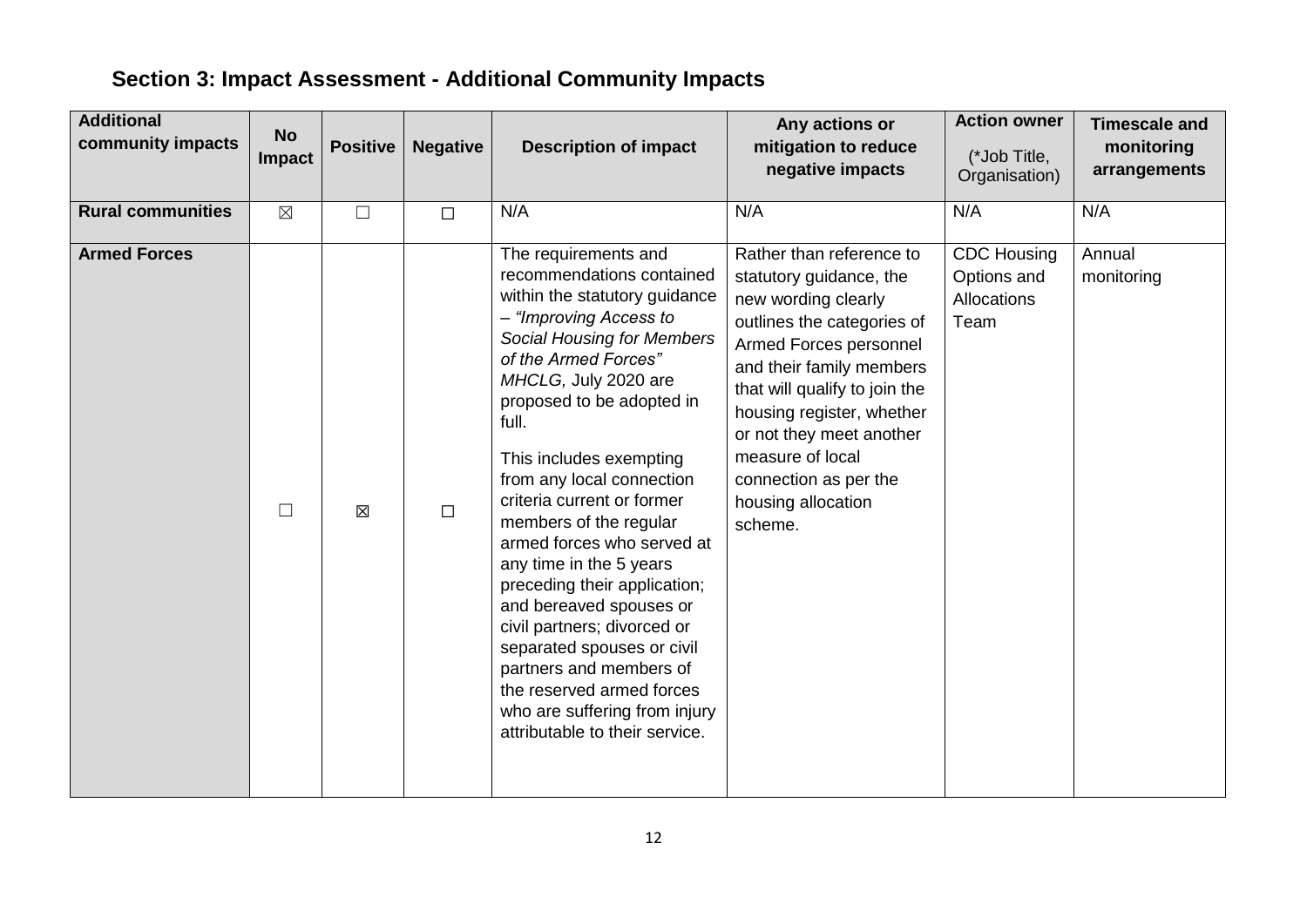| <b>Additional</b><br>community impacts | <b>No</b><br>Impact | <b>Positive</b> | <b>Negative</b> | <b>Description of impact</b>                                                                                                                                                                          | Any actions or<br>mitigation to reduce<br>negative impacts | <b>Action owner</b><br>(*Job Title,<br>Organisation)            | <b>Timescale and</b><br>monitoring<br>arrangements |
|----------------------------------------|---------------------|-----------------|-----------------|-------------------------------------------------------------------------------------------------------------------------------------------------------------------------------------------------------|------------------------------------------------------------|-----------------------------------------------------------------|----------------------------------------------------|
| <b>Carers</b>                          | $\Box$              | X               | $\Box$          | A Band 1 reason is<br>proposed to be introduced<br>for families that are<br>approved to foster or adopt<br>but do not have sufficient<br>bedrooms to commence or<br>continue with the<br>arrangement. |                                                            | <b>CDC Housing</b><br>Options and<br><b>Allocations</b><br>Team | Annual<br>monitoring                               |
| Areas of<br>deprivation                | □                   | 区               | $\Box$          | N/A                                                                                                                                                                                                   | N/A                                                        | N/A                                                             | N/A                                                |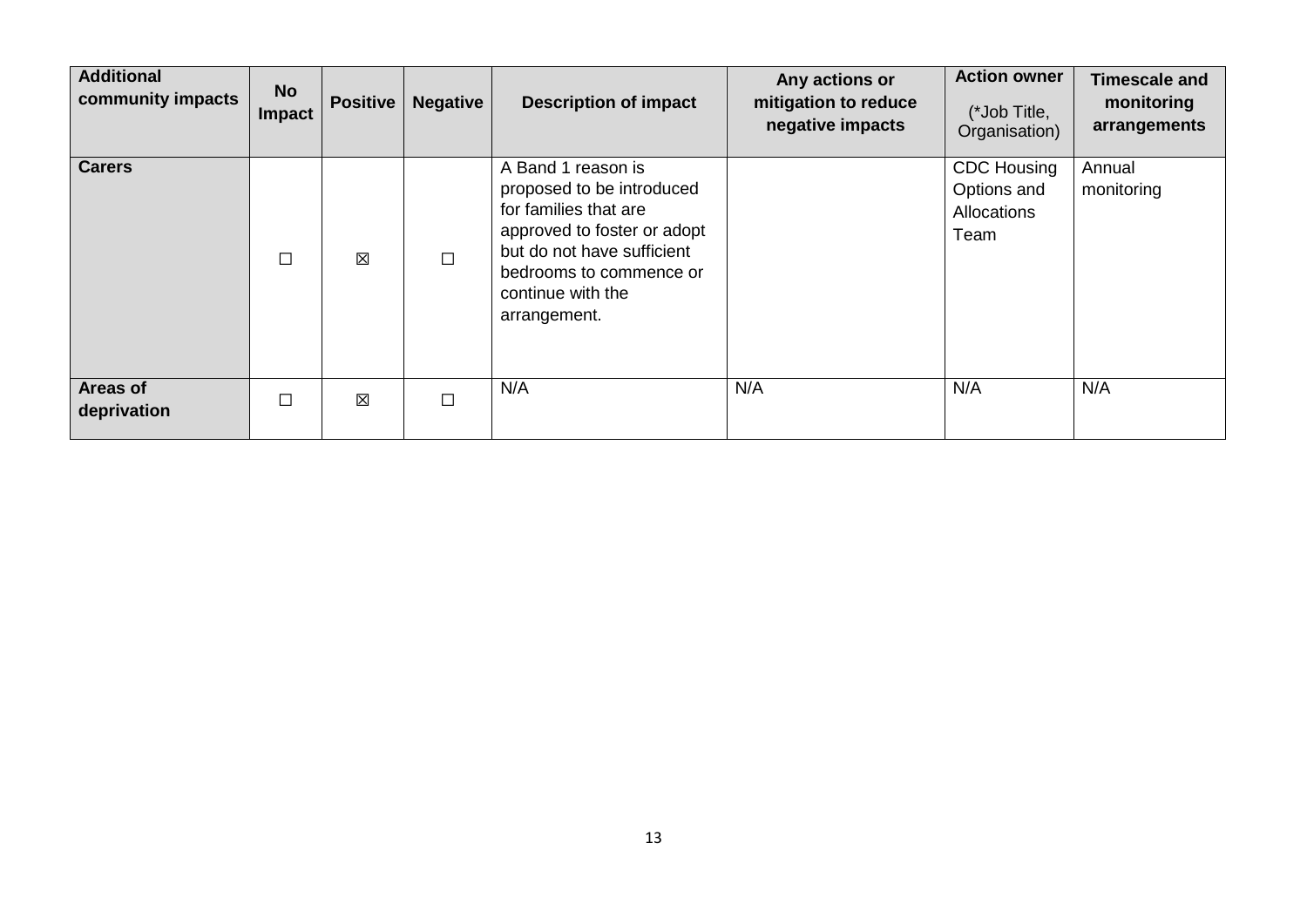# <span id="page-13-0"></span>**Section 3: Impact Assessment - Additional Wider Impacts**

| <b>Additional Wider</b><br><b>Impacts</b> | No<br><b>Impact</b> | <b>Positive</b> | <b>Negative</b> | <b>Description of Impact</b>                                                                                                                                                                                                                                                                                                                                  | Any actions or mitigation<br>to reduce negative<br>impacts | <b>Action</b><br>owner* (*Job<br>Title,<br>Organisation)        | <b>Timescale</b><br>and<br>monitoring<br>arrangements |
|-------------------------------------------|---------------------|-----------------|-----------------|---------------------------------------------------------------------------------------------------------------------------------------------------------------------------------------------------------------------------------------------------------------------------------------------------------------------------------------------------------------|------------------------------------------------------------|-----------------------------------------------------------------|-------------------------------------------------------|
| <b>Staff</b>                              | $\Box$              | $\boxtimes$     | $\Box$          | Some of the proposed<br>wording changes, such as to<br>the disqualification criteria,<br>will make the allocation<br>scheme easier to understand<br>for staff, and help improve<br>clarity and consistency of<br>decision making                                                                                                                              | Annual monitoring                                          | <b>CDC Housing</b><br>Options and<br><b>Allocations</b><br>Team | Annual<br>monitoring                                  |
| <b>Other Council</b><br><b>Services</b>   | $\boxtimes$         | $\Box$          | $\Box$          | N/A                                                                                                                                                                                                                                                                                                                                                           | N/A                                                        | N/A                                                             | N/A                                                   |
| <b>Providers</b>                          | П                   | $\boxtimes$     | $\Box$          | Some of the proposed<br>wording changes, notably to<br>the disqualification criteria,<br>will positively affect social<br>housing providers as it is<br>easier for them to<br>understand what factors may<br>result in an applicant being<br>disqualified from the housing<br>register and therefore<br>qualifying for an offer of<br>housing with the social | Annual monitoring                                          | <b>CDC Housing</b><br>Options and<br><b>Allocations</b><br>Team | Annual<br>monitoring                                  |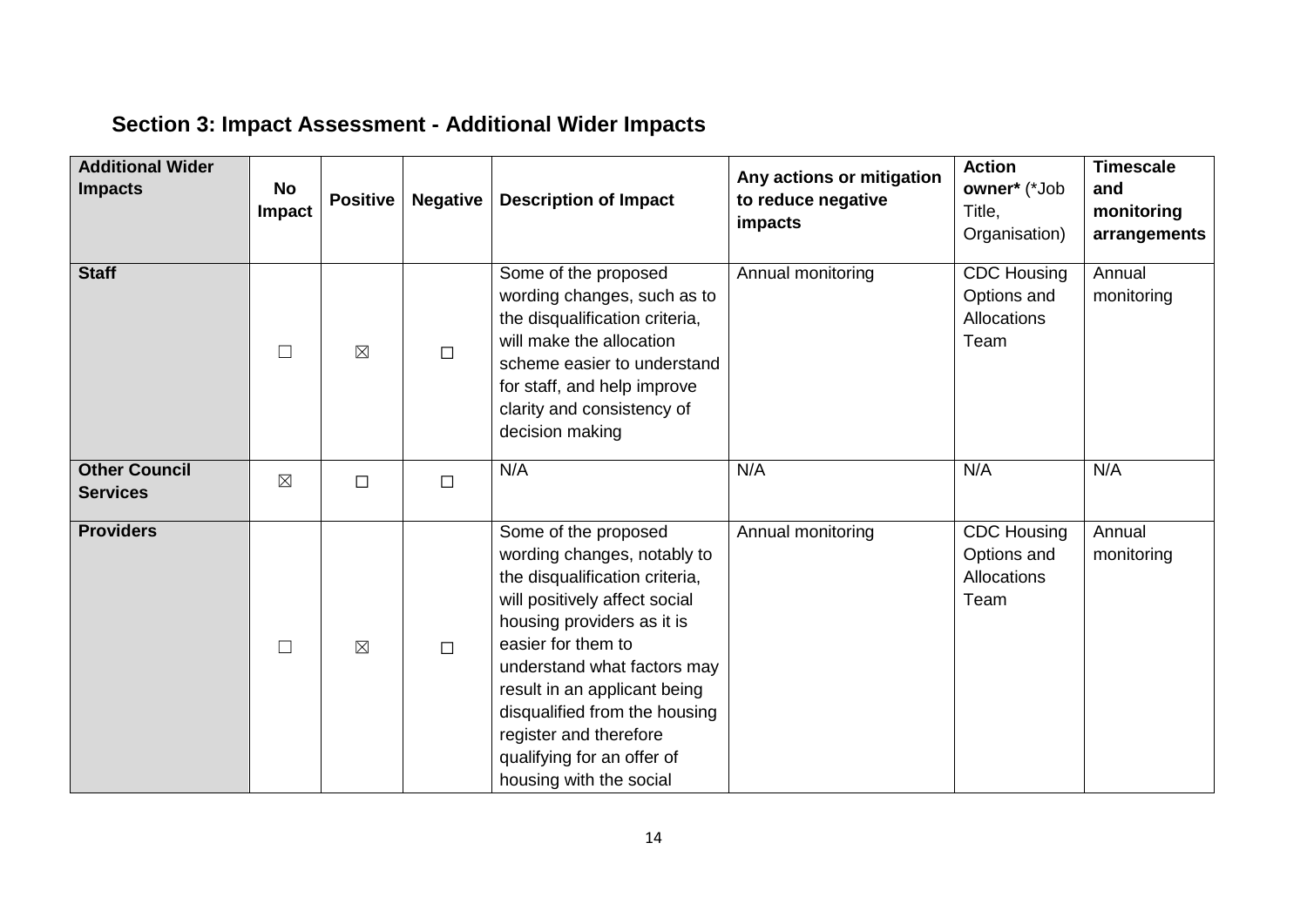| <b>Additional Wider</b><br><b>Impacts</b> | No<br><b>Impact</b> | <b>Positive</b> | <b>Negative</b> | <b>Description of Impact</b><br>housing provider, or not.                                                                                                                                                                                                                                                                                                                                                                                                      | Any actions or mitigation<br>to reduce negative<br>impacts                                                                                                                                                                                                                                                                                                                                                                                 | <b>Action</b><br>owner* (*Job<br>Title,<br>Organisation) | <b>Timescale</b><br>and<br>monitoring<br>arrangements |
|-------------------------------------------|---------------------|-----------------|-----------------|----------------------------------------------------------------------------------------------------------------------------------------------------------------------------------------------------------------------------------------------------------------------------------------------------------------------------------------------------------------------------------------------------------------------------------------------------------------|--------------------------------------------------------------------------------------------------------------------------------------------------------------------------------------------------------------------------------------------------------------------------------------------------------------------------------------------------------------------------------------------------------------------------------------------|----------------------------------------------------------|-------------------------------------------------------|
| Social Value <sup>1</sup>                 | $\Box$              | $\boxtimes$     | $\boxtimes$     | Overall the proposed<br>changes to the housing<br>allocation scheme have a<br>positive impact as the<br>allocation scheme should be<br>more easily understood by<br>residents and seeks to<br>prioritise those applicants<br>that need or warrant social<br>housing most. With each<br>individual or group given<br>additional priority or eligibility<br>to join the housing register<br>there will be another that is<br>negatively affected as a<br>result. | Annual monitoring of the<br>housing allocation scheme<br>and number successfully<br>securing housing, or not,<br>following an application.<br>Housing Options and<br><b>Allocations Teams will</b><br>continue to promote<br>alternative housing options<br>such as private rented and<br>low cost home ownership<br>and deliver initiative and<br>incentives such as those<br>currently delivered through<br>the Cherwell Bond<br>Scheme. | <b>CDC Housing</b><br>Options and<br>Allocations<br>Team | Annual<br>monitoring                                  |

 1 If the Public Services (Social Value) Act 2012 applies to this proposal, please summarise here how you have considered how the contract might improve the economic, social, and environmental well-being of the relevant area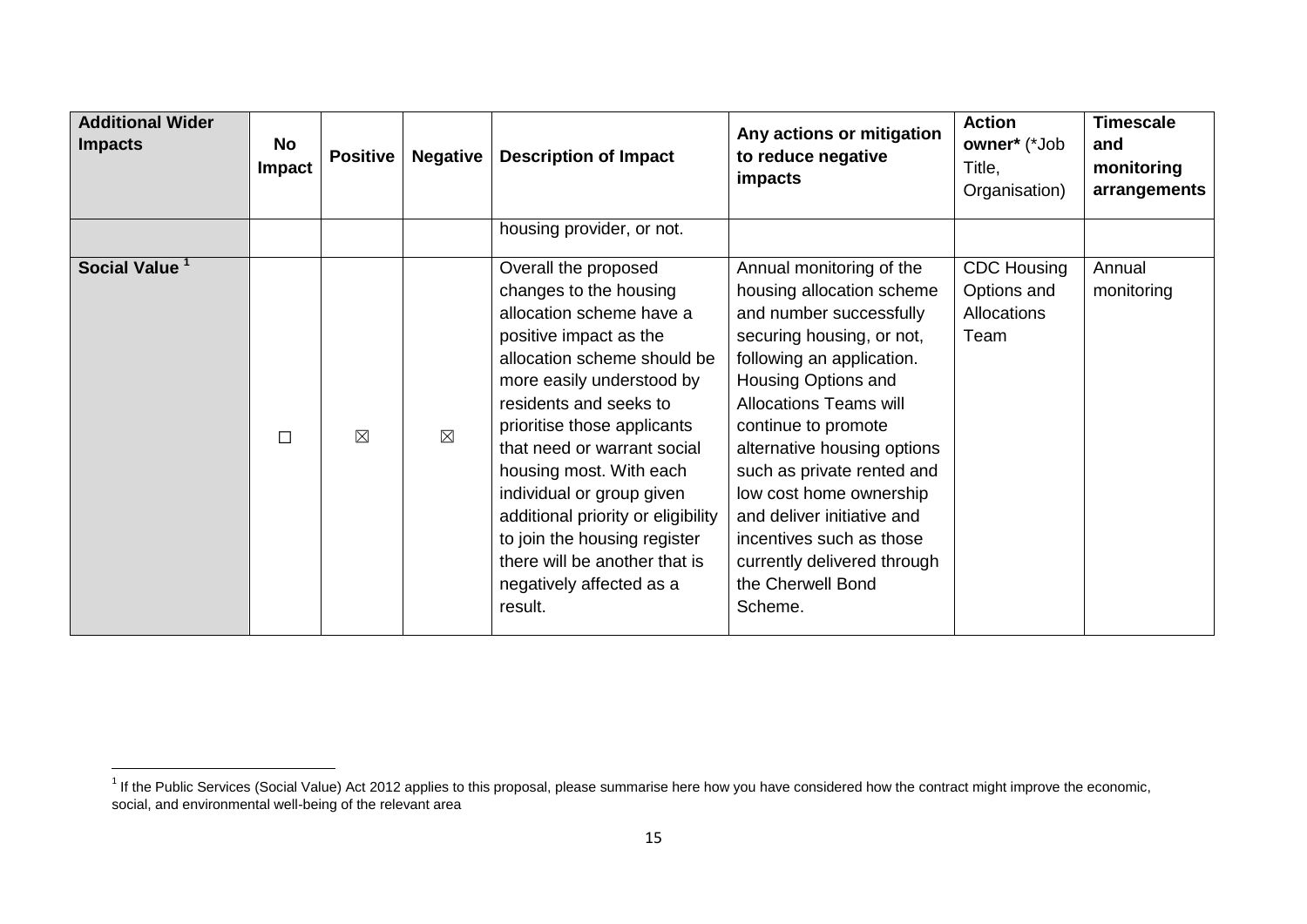#### <span id="page-15-0"></span>**Section 3: Impact Assessment - Climate Change Impacts**

**OCC and CDC aim to be carbon neutral by 2030. How will your proposal affect our ability to reduce carbon emissions related to**

| <b>Climate change</b><br>impacts                                            | <b>No</b><br>Impact | <b>Positive</b> | <b>Negative</b> | <b>Description of impact</b> | Any actions or mitigation<br>to reduce negative impacts | <b>Action owner</b><br>(*Job Title,<br>Organisation) | <b>Timescale</b><br>and<br>monitoring<br>arrangements |
|-----------------------------------------------------------------------------|---------------------|-----------------|-----------------|------------------------------|---------------------------------------------------------|------------------------------------------------------|-------------------------------------------------------|
| Energy use in our<br>buildings or<br>highways                               | $\boxtimes$         | $\Box$          | □               | N/A                          | N/A                                                     | N/A                                                  | N/A                                                   |
| <b>Our fleet</b>                                                            | $\boxtimes$         | $\Box$          | $\Box$          | N/A                          | N/A                                                     | N/A                                                  | N/A                                                   |
| <b>Staff travel</b>                                                         | $\boxtimes$         | $\Box$          | $\Box$          | N/A                          | N/A                                                     | N/A                                                  | N/A                                                   |
| <b>Purchased</b><br>services and<br>products<br>(including<br>construction) | $\boxtimes$         | $\Box$          | $\Box$          | N/A                          | N/A                                                     | N/A                                                  | N/A                                                   |
| <b>Maintained</b><br>schools                                                | $\boxtimes$         | $\Box$          | $\Box$          | N/A                          | N/A                                                     | N/A                                                  | N/A                                                   |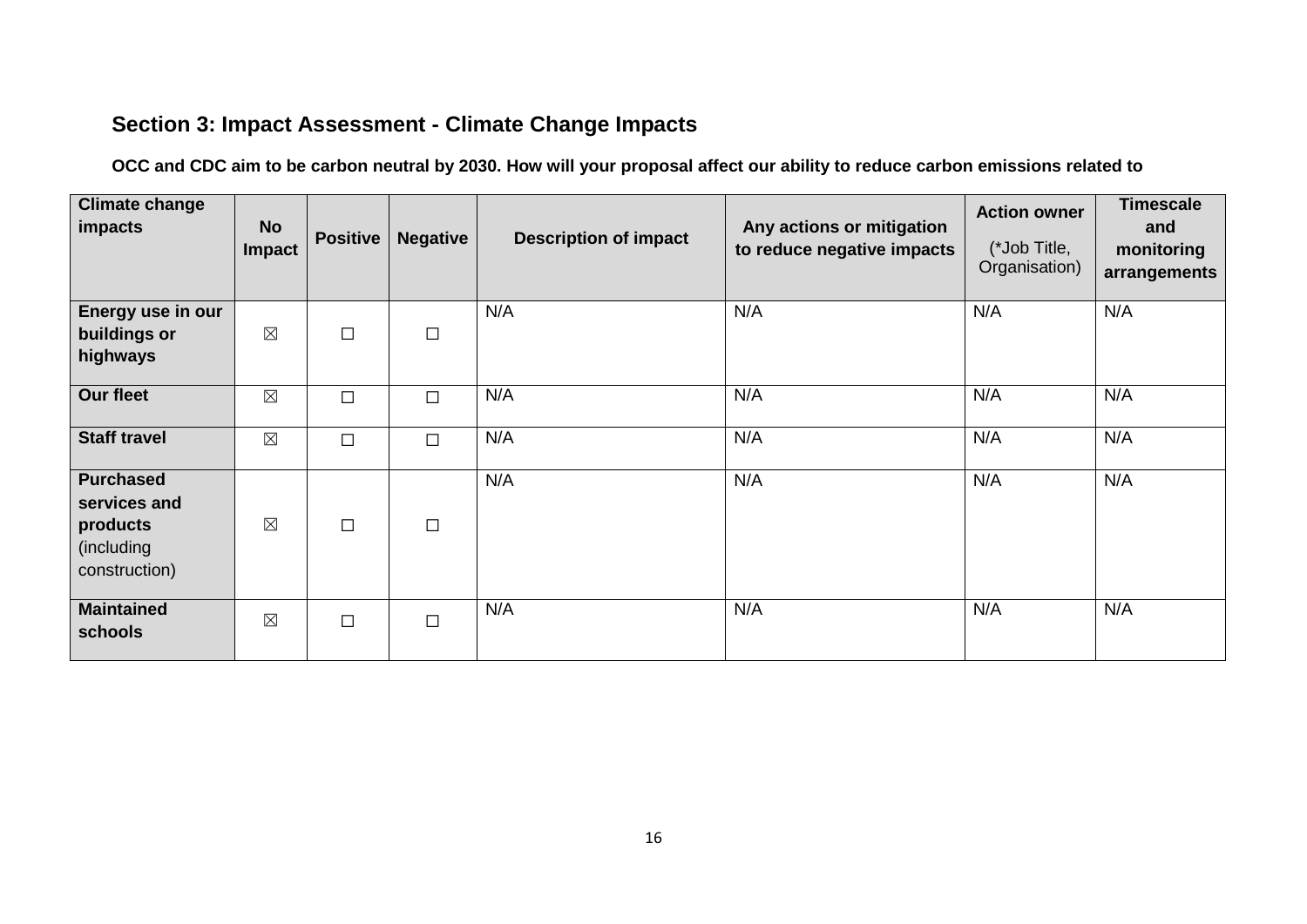**We are also committed to enable Cherwell to become carbon neutral by 2030 and Oxfordshire by 2050. How will your proposal affect our ability to:** 

| <b>Climate change</b><br>impacts                                               | <b>No</b><br>Impact | <b>Positive</b> | <b>Negative</b> | <b>Description of impact</b> | Any actions or mitigation<br>to reduce negative impacts | <b>Action owner</b><br>(*Job Title,<br>Organisation) | <b>Timescale</b><br>and<br>monitoring<br>arrangements |
|--------------------------------------------------------------------------------|---------------------|-----------------|-----------------|------------------------------|---------------------------------------------------------|------------------------------------------------------|-------------------------------------------------------|
| <b>Enable carbon</b><br>emissions<br>reduction at<br>district/county<br>level? | $\boxtimes$         | $\Box$          | $\Box$          | N/A                          | N/A                                                     | N/A                                                  | N/A                                                   |